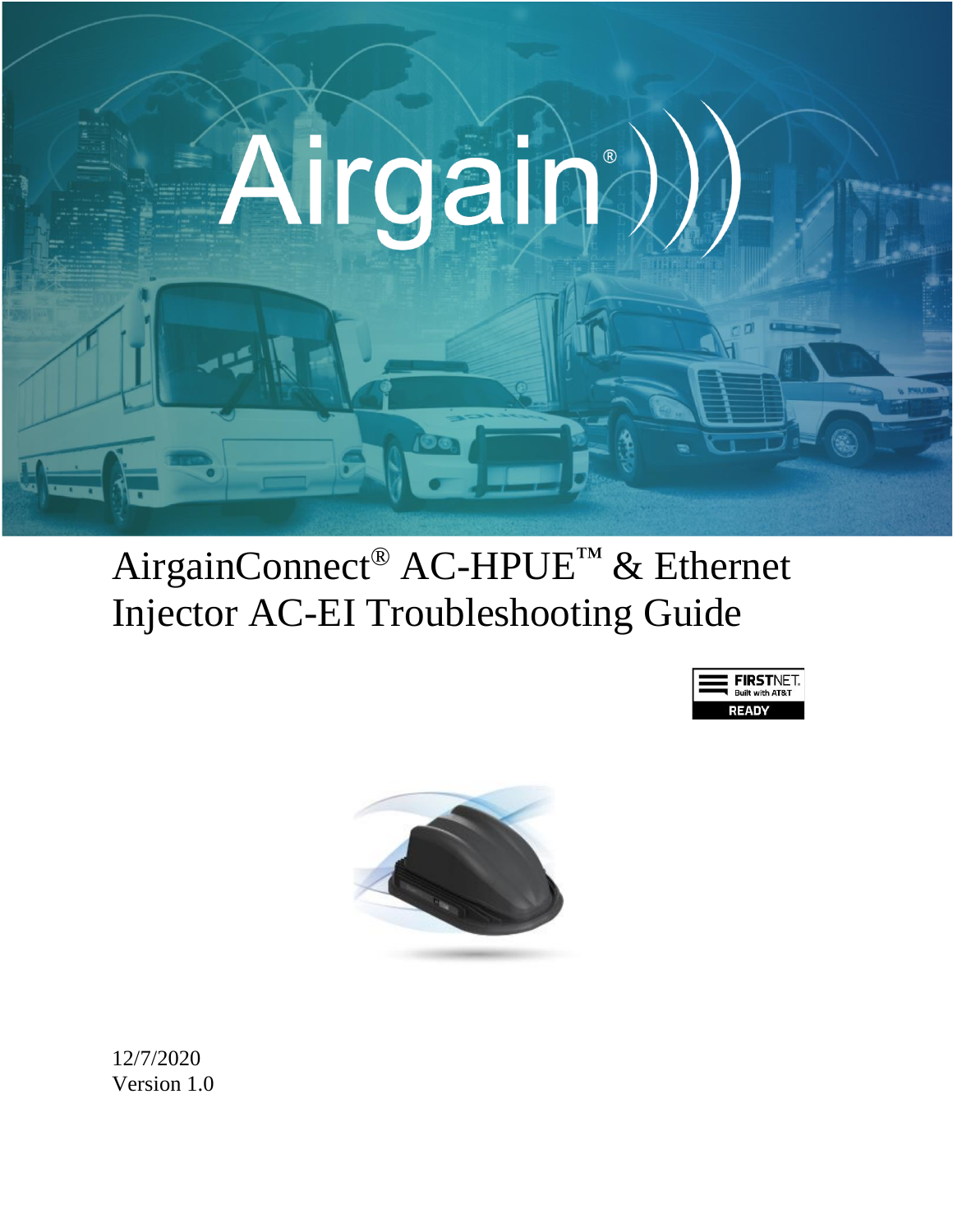

This document is the Troubleshooting Guide for the AirgainConnect® AC-HPUE™ products marketed and sold by Airgain, Inc. For a more complete document on how to install and use the AirgainConnect AC-HPUE, please refer to the User Guide. This guide and the subject matter it contains are protected by copyright laws under the Copyright Act of 1976, as amended, and all copyrights in this guide are the exclusive property of Airgain, Inc. The user of the applicable AC-HPUE shall be able to make a limited number of copies of this guide for the sole purpose of operating the product, but only such copies as are reasonably necessary for that purpose. If any other copies or distribution of this guide or any of its contents are desired, please contact Airgain, as such rights are only available through written permission. AirgainConnect and Airgain are trademarks or registered trademarks of Airgain, Inc. The AC-HPUE is powered by Assured Wireless HPUE.

#### Revision History

| Version | Date      | Comment              |
|---------|-----------|----------------------|
| 1.0     | 12/1/2020 | <b>First Version</b> |
|         |           |                      |
|         |           |                      |
|         |           |                      |
|         |           |                      |
|         |           |                      |
|         |           |                      |
|         |           |                      |
|         |           |                      |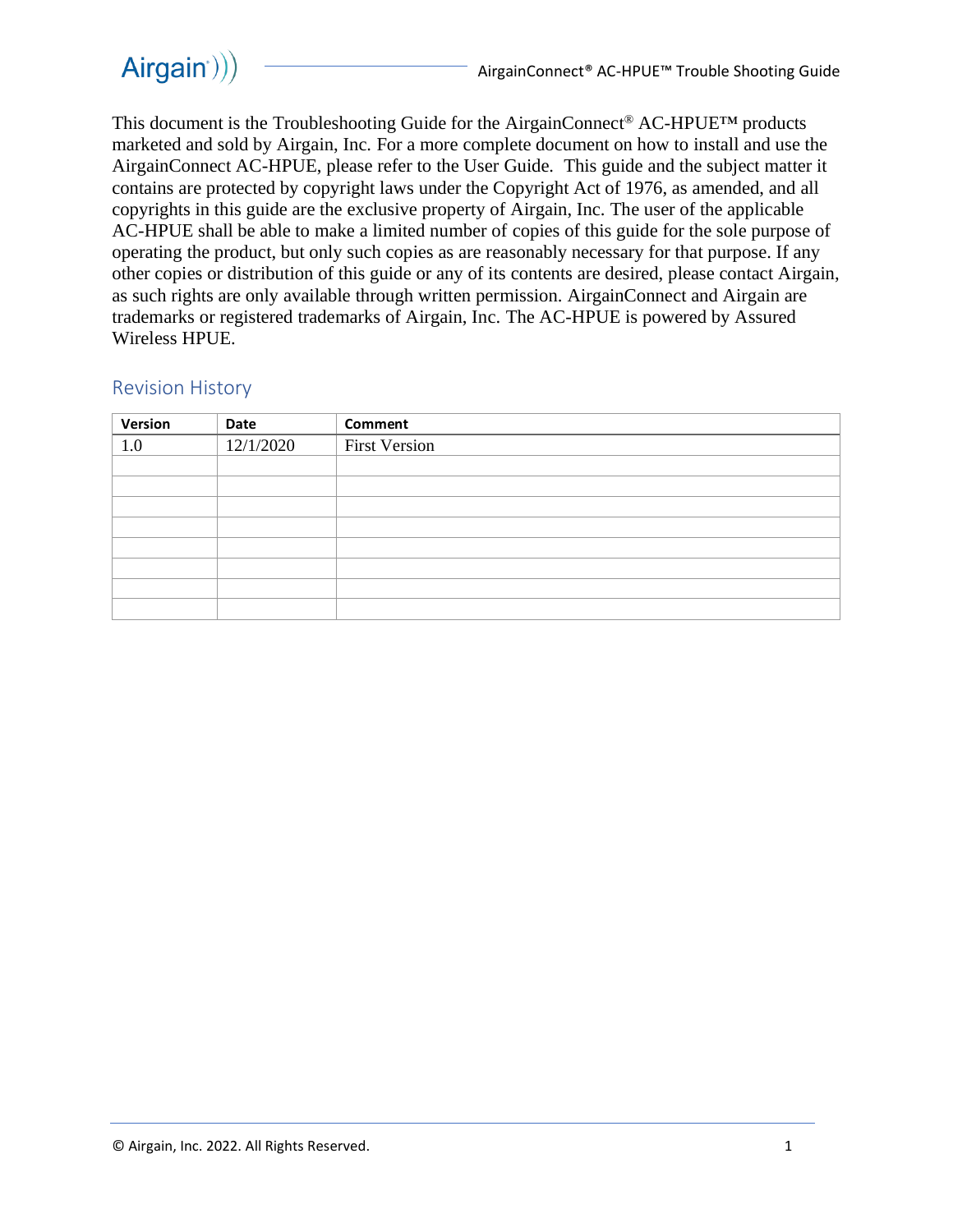## Airgain<sup>()</sup>)

### 1. Troubleshooting Guide Introduction

Please complete the troubleshooting steps outlined in this guide before requesting an RMA for a device.

Authorized requests for RMA Authorization should include:

- For Ethernet Injector AC-EI include the serial number.
- For AC-HPUE include the serial number and IMEI.
- A description of problem symptoms identified with this troubleshooting guide.
- Do not ship products without RMA authorization.

### 2. Ethernet Injector LED Legend

| <b>State</b>            | <b>LED Color</b>   | <b>Description</b>                                                                                                                          |
|-------------------------|--------------------|---------------------------------------------------------------------------------------------------------------------------------------------|
| Power off<br>& sleeping | Off                | The LED is off when the power is off or the EI is sleeping                                                                                  |
| Booting up              | <b>Blue</b>        | <b>Solid blue</b> while booting up                                                                                                          |
| No SIM<br>card          | Red                | Solid red after bootup when there is no valid SIM card                                                                                      |
| No signal               | Red/Green/Blue     | <b>Blinking red</b> after bootup when there is no cellular coverage<br>signal, followed by blinking green, followed by reboot solid<br>blue |
| No USB<br>connection    | Red                | <b>Blinking red</b> after bootup when there is no connection to the<br>antenna-modem                                                        |
| Connecting              | <b>Green blink</b> | <b>Blinking green</b> while connecting to the cellular network                                                                              |
| Connected               | Green              | <b>Solid green</b> when connected to the cellular network                                                                                   |

### 3. Troubleshooting the AC-HPUE Power Input When Ethernet Injector AC-EI is Installed and Connected

**User Experience: The AC-HPUE does not power on.** When power is supplied to the Ethernet Injector (EI), which provides power to the AC-HPUE, if the Ethernet Injector LED indicator does not show solid blue when power is applied, check the following:

❐ Verify DC power to the Ethernet Injector is 12VDC to 14VDC when the AC-HPUE is connected. If power-source voltage is correct, check the following:

❐ The DC power-source is rated at least 3 amps.

 $\Box$  When there is an inline fuse, check the inline fuse to ensure the fuse is not blown.

- A 5A slow blow inline fuse is recommended for overcurrent protection.
- A vehicle power-block, or regulated power supply may be where the inline fuse is located.

❐ Power-source wire is in good condition.

❐ Power plug is not damaged or faulty.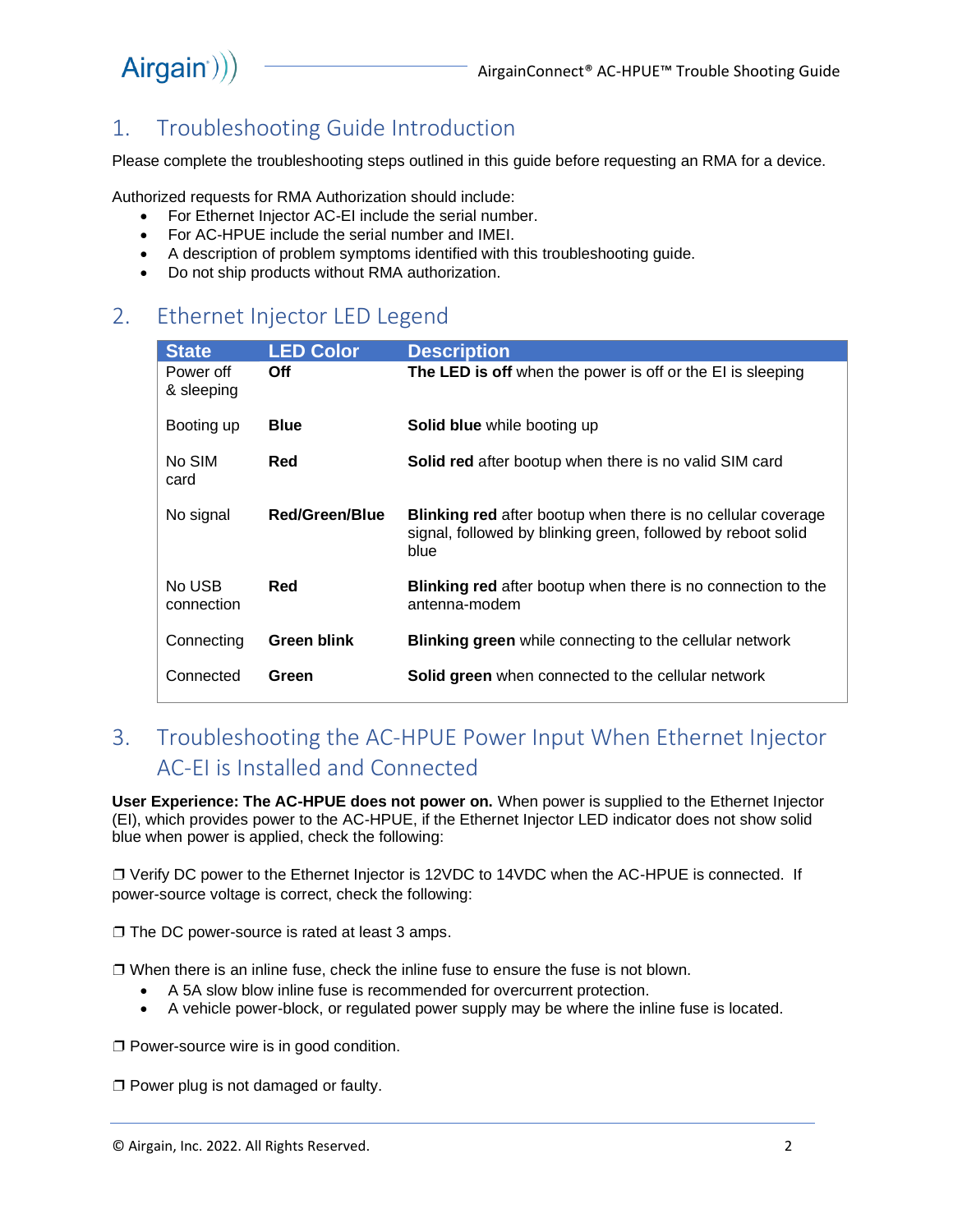□ Replace any suspect components such as the power-source wire or power plug.

Note: An intermittent power connection is most commonly due to a bad power cable, not a faulty EI power connector. Try the EI with a preferably new, or known good, power-source or cable.

❐ Verify DC power output from Ethernet Injector is nominally 12VDC, at the 2-pin Molex port.

- Unloaded, the EI output proper range is from 11.0VDC to 12.5VDC.
- When EI output voltage is outside that range, contact your point of sale vendor for escalation and/or to request an RMA the Ethernet Injector.

When any of the above steps resolve the problem, you will observe the Ethernet Injector LED show solid blue upon powering the EI.

When the EI LED does not illuminate, contact your point of sale vendor for escalation and/or to request an RMA.

If the EI powers on, but the EI LED does not proceed from solid blue to solid green within two minutes, proceed to *Section 2: Troubleshooting AC-HPUE Boot Up.*

### 4. Troubleshooting AC-HPUE Boot Up

#### **User Experience: The AC-HPUE powers up but fails to pass data LED indication not solid green.**

#### ❐ **Check the LED indication on the Ethernet Injector (EI) while booting**

- **1. When power is supplied**:
	- EI begins booting and the EI LED shows solid blue, proceed to Step-2.
	- If the EI LED does not illuminate, please follow the procedures in Section 1.
- **2. After booting up**, there will be an initialization sequence.
	- a. EI LED is blinking green while the modem is initializing and connecting to the network.
	- b. Once the modem connects to the network, the EI LED shows solid green. The elapsed time to see a solid green LED can vary. The first connection for a new installation could take 2-5 minutes.
	- c. If connection is not achieved within 5 minutes, power-cycle the EI.
	- d. Power-cycle up to 3 times if needed.
	- e. Subsequent boot-ups should be much faster.
- 3. **When the EI LED is solid green** the AC-HPUE is operational and troubleshooting is complete.

❐ **When EI LED is not solid green after 5 minutes,** possible causes and what will be observed are:

- AC-HPUE is not correctly connected by USB cable, or the power input cable of the AC-HPUE is not properly connected.
	- o After booting up, the EI LED will blink red.
- AC-HPUE SIM card not inserted. After booting up, the EI LED will be solid red.
	- $\circ$  Refer to the product user guide for details on how to remove and re-install a SIM card.
		- o Power-cycle the EI after re-seating the SIM.
- AC-HPUE SIM card not activated. If the SIM card has never been activated, or has been deactivated by the cellular network operator:
	- $\circ$  EI LED will blink red, then blink green, then solid blue when it re-initializes the Modem.
	- o Contact AT&T/FirstNet to verify the SIM is activated and has HPUE data-plan.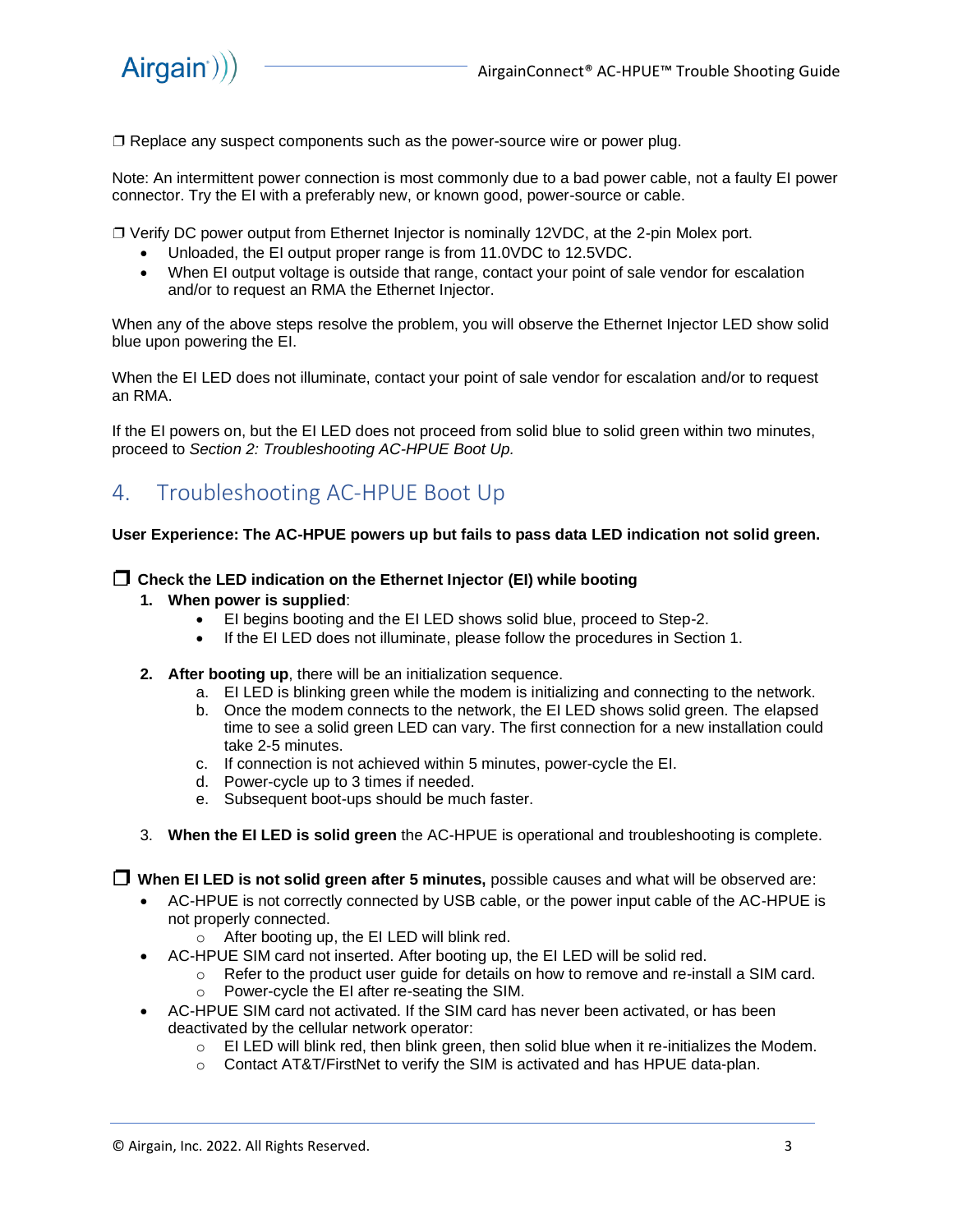$Airgain$ ))

❐ **When EI LED is solid green but the AC-HPUE fails to pass data**, check the following:

- FirstNet SIM (ICCID) does not match with AC-HPUE IMEI. FirstNet requires SIM ICCID and IMEI of the device must match the FirstNet account ICCID and IMEI. If a SIM is moved from one device to another, the SIM may be deactivated.
- The SIM may be deactivated in the FirstNet Subscriber account for non-payment or other reasons.
- Contact FirstNet to verify SIM is correctly activated and has a FirstNet HPUE data-plan.

If still not working after verifying SIM card, power, USB, and cable connections please contact your point of sale vendor for escalation and/or to request an RMA.

### 5. Troubleshooting LTE Network Connections

**User Experience:** The AC-HPUE fails to connect to the cellular network in an area with good LTE coverage (the EI LED is not solid green), check the following:

 $\Box$  The AC-HPUE SIM card is properly installed.

 $\Box$  Contact AT&T/FirstNet technical support to verify that SIM data-plan is in good standing. If necessary, AT&T may initiate a DMU Key reset, AT&T/FirstNet Account reset.

### 6. Troubleshooting Interfaces

### **Ethernet Port of Ethernet Injector AC-EI**

**User Experience:** The EI has no connection to the ethernet host.

Check the following:

 $\Box$  Verify EI LED is illuminated, any color, to insure the EI is powered.

 $\Box$  Verify ethernet port is not physically damaged on the Ethernet Injector.

 $\Box$  Verify ethernet cable and connectors are in good condition and not damaged or faulty.

 $\Box$  Verify LEDs on the Ethernet port of the connected host are illuminated and flashing.

 $\Box$  Verify host WAN/Ethernet port is configured for DHCP.

### **USB Port: Ethernet Injector & AC-HPUE**

**User Experience:** The Ethernet Injector has no connection to the USB port of the AC-HPUE.

Check the following:

 $\Box$  Verify EI LED is illuminated, any color, to insure the EI is powered.